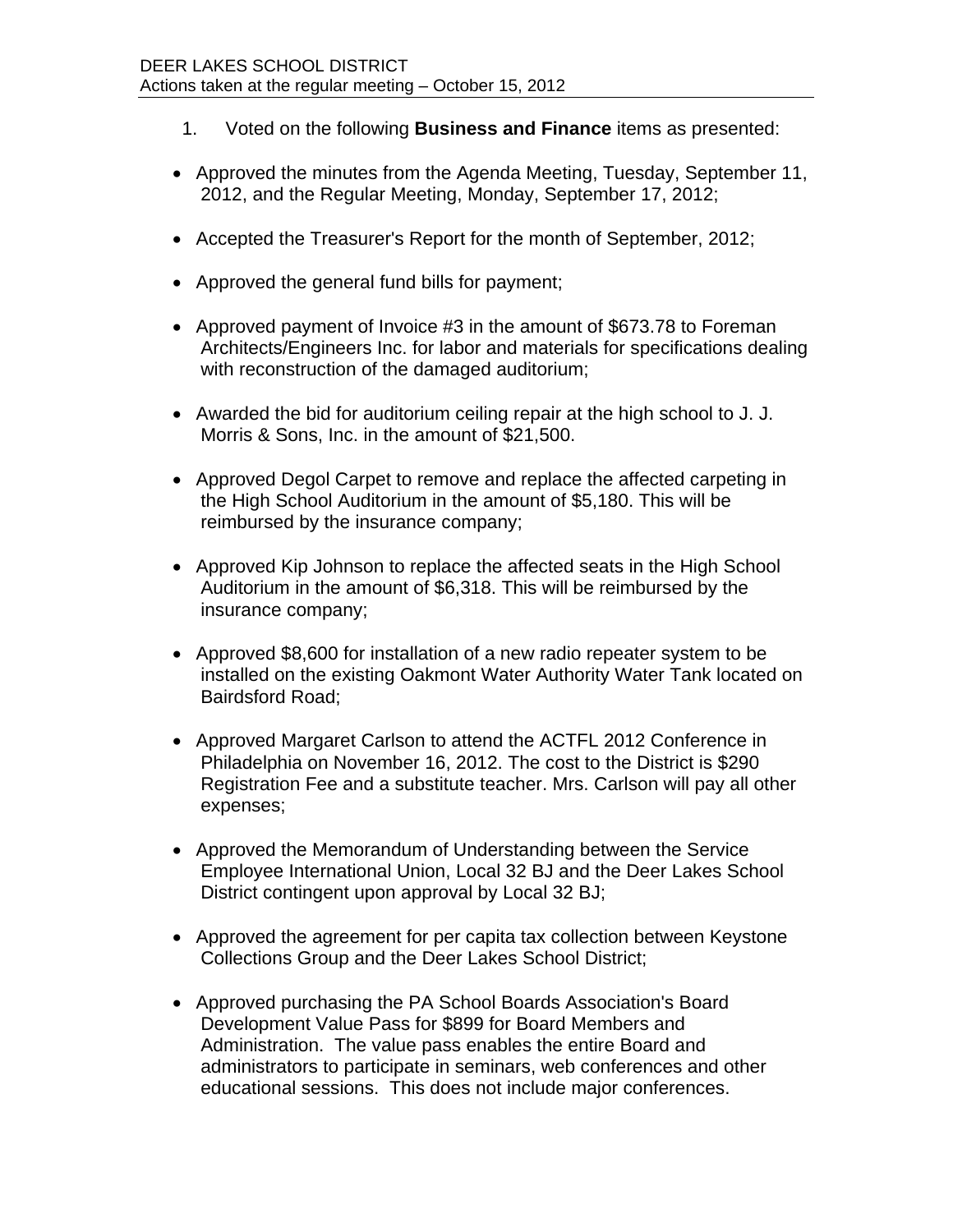- Informational Item: Dr. Steven Pasquinelli will attend the Association of School Psychologists of PA Fall Conference at Penn State University on October 18 & 19, 2012 at a cost not to exceed \$575.
- 2. Voted on the following **Education** items as presented:
- Approved the Preliminary Comprehensive Plan;
- Removed EasyCBM Math for K-5 from the Standardized Test list;
- Approved The Backpack Initiative to Fight Hunger
	- 3. Voted on the following **Policy** items as presented:
- Approved a first reading of the following policies revised by PSBA and Administration:
	- $\checkmark$  No. 200 Enrollment of Students
	- $\checkmark$  No. 201 Admission of Students
	- $\checkmark$  No. 202 Eligibility of Nonresident Students
	- $\checkmark$  No. 203 Immunizations and Communicable Diseases<br> $\checkmark$  No. 205 Postgraduate Students
	- No. 205 Postgraduate Students
	- $\checkmark$  No. 206 Assignment Within District
	- $\checkmark$  No. 207 Confidential Communications of Students
	- 4. Voted on the following **Personnel** items as listed:
- Accepted the resignation of Ruth L. Quinn, elementary nurse (LPN) at Curtisville Primary Center, effective September 27, 2012;
- Approved the following substitutes in the capacities indicated, for the remainder of the 2012-2013 school year:
	- Kimberly Sufak Playground/Cafeteria Monitor
	- Holli L. Gerst Special Education Student Aide;
- Permitted Christine Koprivnikar to observe 20-40 hours of instruction at East Union Intermediate Center. All clearances and a letter from the university requesting her need to fulfill this requirement have been received;
- Permitted Kristen Olinski, a student at Duquesne University, to complete fifteen hours (15) of observation at East Union Intermediate Center as part of her requirements for becoming an Instructional Technology Specialist. All clearances are on file;